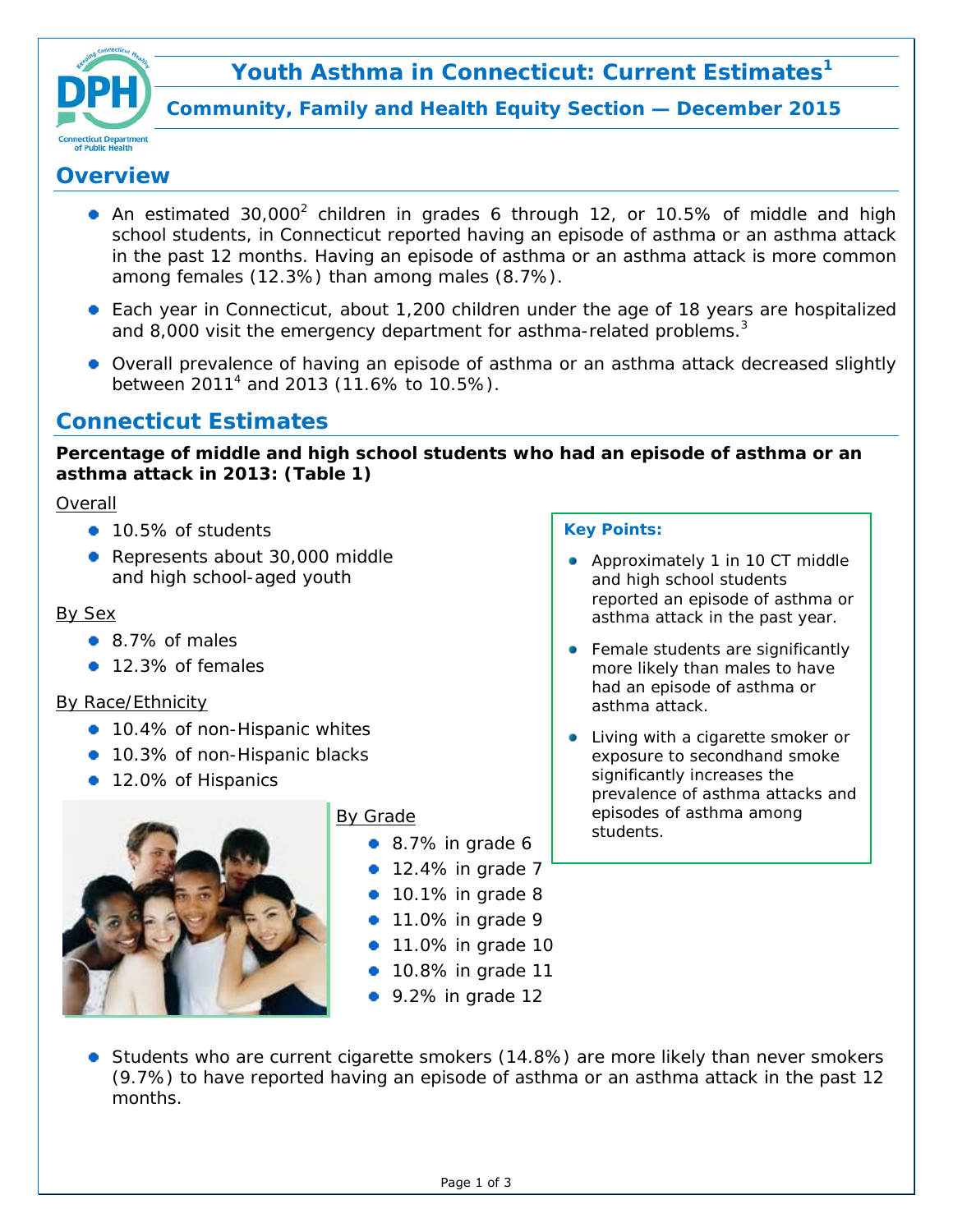| Table 1                                                                                                                 |       |                 |      |                 |      |                 |      |                 |  |  |  |  |  |
|-------------------------------------------------------------------------------------------------------------------------|-------|-----------------|------|-----------------|------|-----------------|------|-----------------|--|--|--|--|--|
| CT Middle and High School Students Who Had an Episode of Asthma or an Asthma Attack in the Past 12<br>Months, 2005-2013 |       |                 |      |                 |      |                 |      |                 |  |  |  |  |  |
|                                                                                                                         | 2005* |                 | 2009 |                 | 2011 |                 | 2013 |                 |  |  |  |  |  |
|                                                                                                                         | %     | 95% CI          | %    | 95% CI          | %    | 95% CI          | %    | 95% CI          |  |  |  |  |  |
| <b>Total</b>                                                                                                            | 8.5   | $(7.5-9.5)$     | 10.2 | $(9.3 - 11.1)$  | 11.6 | $(10.7 - 12.4)$ | 10.5 | $(9.4 - 11.5)$  |  |  |  |  |  |
| <b>Sex</b>                                                                                                              |       |                 |      |                 |      |                 |      |                 |  |  |  |  |  |
| male                                                                                                                    | 8.8   | $(7.3 - 10.3)$  | 8.8  | $(7.4 - 10.1)$  | 10.0 | $(8.6 - 11.5)$  | 8.7  | $(7.2 - 10.2)$  |  |  |  |  |  |
| female                                                                                                                  | 8.3   | $(6.9-9.6)$     | 11.6 | $(10.3 - 12.9)$ | 13.1 | $(11.7 - 14.4)$ | 12.3 | $(10.7 - 13.8)$ |  |  |  |  |  |
| Race/Ethnicity                                                                                                          |       |                 |      |                 |      |                 |      |                 |  |  |  |  |  |
| white, non-Hispanic                                                                                                     | 8.2   | $(6.9-9.5)$     | 10.3 | $(9.2 - 11.4)$  | 11.4 | $(10.2 - 12.6)$ | 10.4 | $(9.1 - 11.6)$  |  |  |  |  |  |
| black, non-Hispanic                                                                                                     | 13.9  | $(10.5 - 17.2)$ | 8.7  | $(6.2 - 11.2)$  | 12.7 | $(9.6 - 15.7)$  | 10.3 | $(7.8 - 12.9)$  |  |  |  |  |  |
| Hispanic                                                                                                                | 5.6   | $(4.0 - 7.3)$   | 11.3 | $(9.2 - 13.3)$  | 11.9 | $(9.6 - 14.2)$  | 12.0 | $(9.5 - 14.5)$  |  |  |  |  |  |
| Grade                                                                                                                   |       |                 |      |                 |      |                 |      |                 |  |  |  |  |  |
| 6                                                                                                                       | 8.2   | $(5.6 - 10.9)$  | 8.7  | $(6.1 - 11.3)$  | 11.2 | $(8.4 - 14.0)$  | 8.7  | $(6.6 - 10.9)$  |  |  |  |  |  |
| 7                                                                                                                       | 9.6   | $(6.6 - 12.5)$  | 10.2 | $(7.7-12.6)$    | 10.2 | $(7.5-12.9)$    | 12.4 | $(10.1 - 14.8)$ |  |  |  |  |  |
| 8                                                                                                                       | 8.6   | $(5.6 - 11.5)$  | 12.0 | $(10.3 - 13.7)$ | 12.1 | $(9.7 - 14.6)$  | 10.1 | $(8.2 - 11.9)$  |  |  |  |  |  |
| 9                                                                                                                       | 8.4   | $(5.8 - 11.0)$  | 9.5  | $(6.6 - 12.3)$  | 14.9 | $(12.4 - 17.3)$ | 11.0 | $(9.0 - 13.0)$  |  |  |  |  |  |
| 10                                                                                                                      | 10.0  | $(7.1 - 12.8)$  | 11.0 | $(8.4 - 13.5)$  | 9.7  | $(7.6 - 11.9)$  | 11.0 | $(8.0 - 14.0)$  |  |  |  |  |  |
| 11                                                                                                                      | 5.7   | $(3.3 - 8.2)$   | 10.5 | $(8.1 - 12.8)$  | 12.7 | $(10.1 - 15.3)$ | 10.8 | $(7.4 - 14.3)$  |  |  |  |  |  |
| 12                                                                                                                      | 9.7   | $(6.4 - 13.0)$  | 9.6  | $(7.4 - 11.8)$  | 9.9  | $(7.1 - 12.7)$  | 9.2  | $(6.8 - 11.7)$  |  |  |  |  |  |
| <b>Smoking Status</b>                                                                                                   |       |                 |      |                 |      |                 |      |                 |  |  |  |  |  |
| never cigarette smoker                                                                                                  | 8.1   | $(6.9-9.3)$     | 9.9  | $(8.7 - 11.0)$  | 11.4 | $(10.1 - 12.7)$ | 9.7  | $(8.6 - 10.7)$  |  |  |  |  |  |
| ever cigarette smoker                                                                                                   | 9.0   | $(7.3 - 10.8)$  | 11.0 | $(8.6 - 13.4)$  | 12.3 | $(9.9 - 14.7)$  | 13.1 | $(10.0 - 16.3)$ |  |  |  |  |  |
| current cigarette smoker                                                                                                | 9.8   | $(7.3 - 12.3)$  | 12.6 | $(9.6 - 15.5)$  | 12.4 | $(8.5 - 16.4)$  | 14.8 | $(9.6 - 20.0)$  |  |  |  |  |  |
| <b>Secondhand Smoke Exposure</b>                                                                                        |       |                 |      |                 |      |                 |      |                 |  |  |  |  |  |
| no SHS/no smoker at homet                                                                                               | 7.0   | $(5.5 - 8.4)$   | 8.2  | $(6.9-9.5)$     | 9.5  | $(8.1 - 10.8)$  | 7.9  | $(6.6-9.2)$     |  |  |  |  |  |
| exposed to SHS past 7d                                                                                                  | 9.7   | $(8.3 - 11.2)$  | 12.3 | $(11.0 - 13.5)$ | 13.4 | $(11.6 - 15.3)$ | 12.8 | $(11.2 - 14.4)$ |  |  |  |  |  |
| live with cigarette smoker                                                                                              | 7.8   | $(6.2-9.4)$     | 10.7 | $(9.1 - 12.2)$  | 13.4 | $(12.1 - 14.8)$ | 12.1 | $(9.8 - 14.3)$  |  |  |  |  |  |

Source: CT Youth Tobacco Survey (2005, 2009, 2011, 2013)

\*In 2005, two asthma questions were asked: 1) "Has a doctor or nurse ever told you that you have asthma?" and 2) "During the past 12 months, have you had an episode of asthma or an asthma attack?"

†no SHS exposure in the past 7 days and do not live with a cigarette smoker

Note: In 2007, the question, "During the past 12 months, have you had an episode of asthma or an asthma attack?" was not asked on the survey.

• Students with an episode of asthma or an asthma attack in the past 12 months were significantly more likely to have had recent secondhand tobacco smoke exposure (63.8%) than those students without an episode of asthma or an asthma attack (50.4%). Recent secondhand tobacco smoke exposure is defined as exposure to tobacco smoke while at home, in a vehicle, at school, at their place of work, or at an indoor or outdoor public place during the past 7 days. Specifically, students with an episode of asthma or an asthma attack were significantly more likely to be exposed to secondhand tobacco smoke while at home (26.4% vs. 17.4%), at school (30.8% vs. 20.6%), and at an indoor or outdoor public place (49.5% vs. 36.6%)—*see Table 2*.